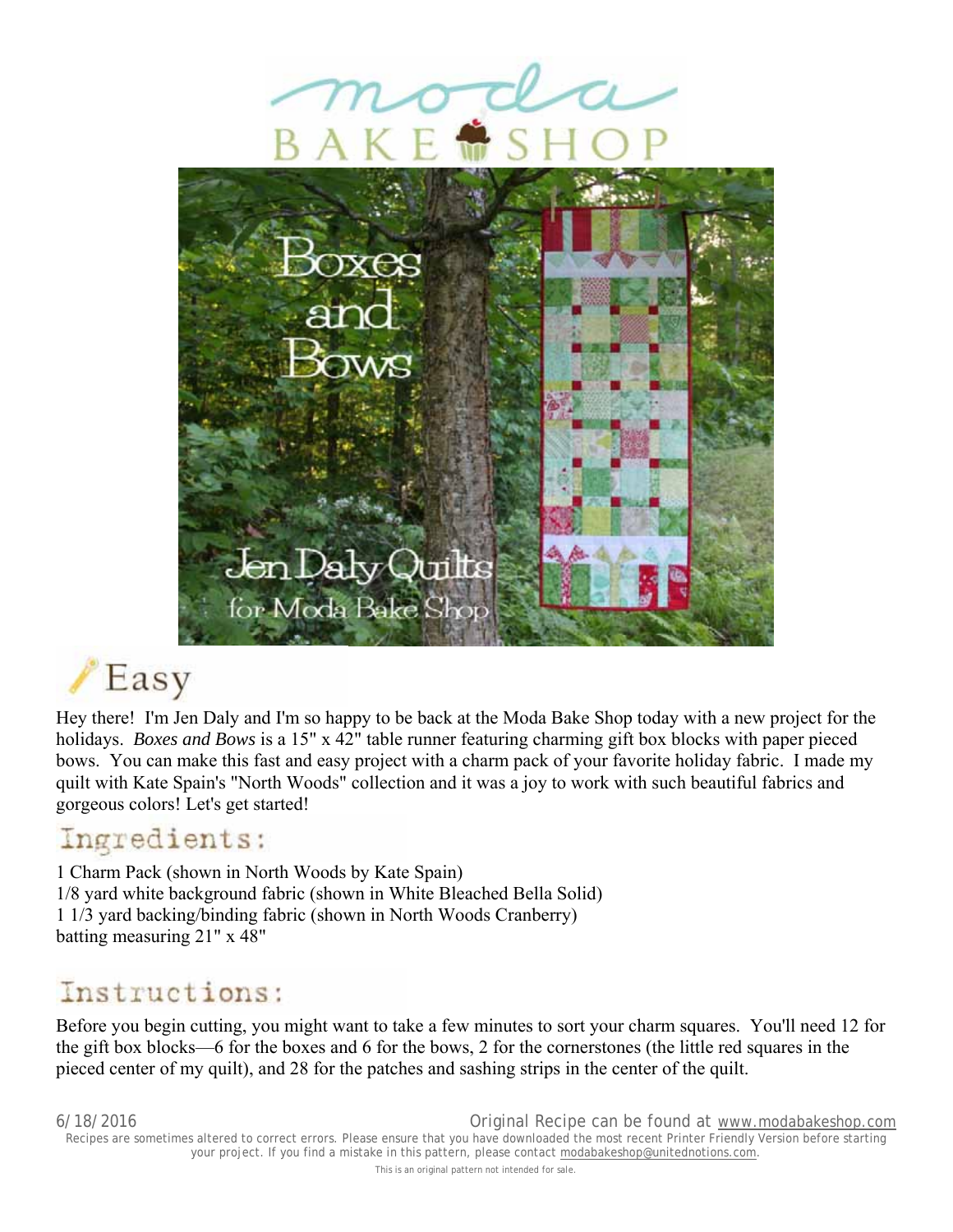

The following are the charm squares that I chose for my gift boxes. As I was thinking about how to lay out the quilt, I thought it might work best to move the darkest colors to either end to have a little less contrast in the center of the quilt. To that end, I chose a few of the darkest charm squares for the gift boxes and added a couple of light, but boldly patterned charm squares for contrast.



And these are the charm squares that I chose for the bows. I wanted these fabrics to both complement and contrast with the gift box fabrics, while showing up against the white background.



I chose two duplicate charm squares of the darkest fabric in the collection for the cornerstones, hoping that they would help to bring a bit of order to the scrappy pieced center.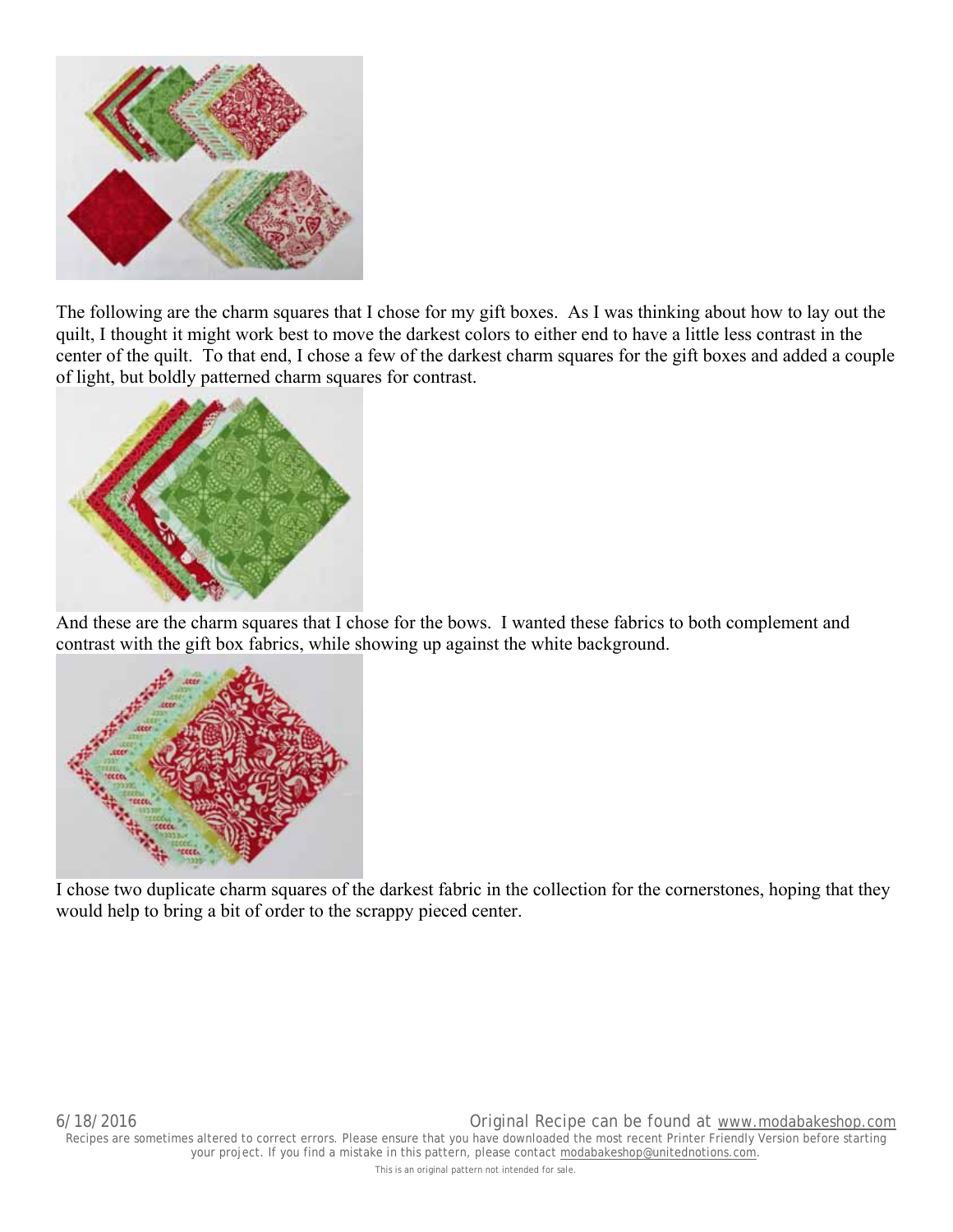

You'll only need 28 of the remaining 30 charm squares for the pieced center, but I decided to cut them all up to give me a bit of flexibility with the layout.



### **Cutting:**

1. Cut each of the 6 gift box charm squares into 2—2 1/2" x 5" rectangles, as follows:



2. Cut each of the 6 bow charm squares into 1—1 1/2" x 5" rectangle and 2—2 1/2" x 3 1/2" rectangles, as follows:



6/18/2016 Original Recipe can be found at www.modabakeshop.com

Recipes are sometimes altered to correct errors. Please ensure that you have downloaded the most recent Printer Friendly Version before starting your project. If you find a mistake in this pattern, please contact modabakeshop@unitednotions.com.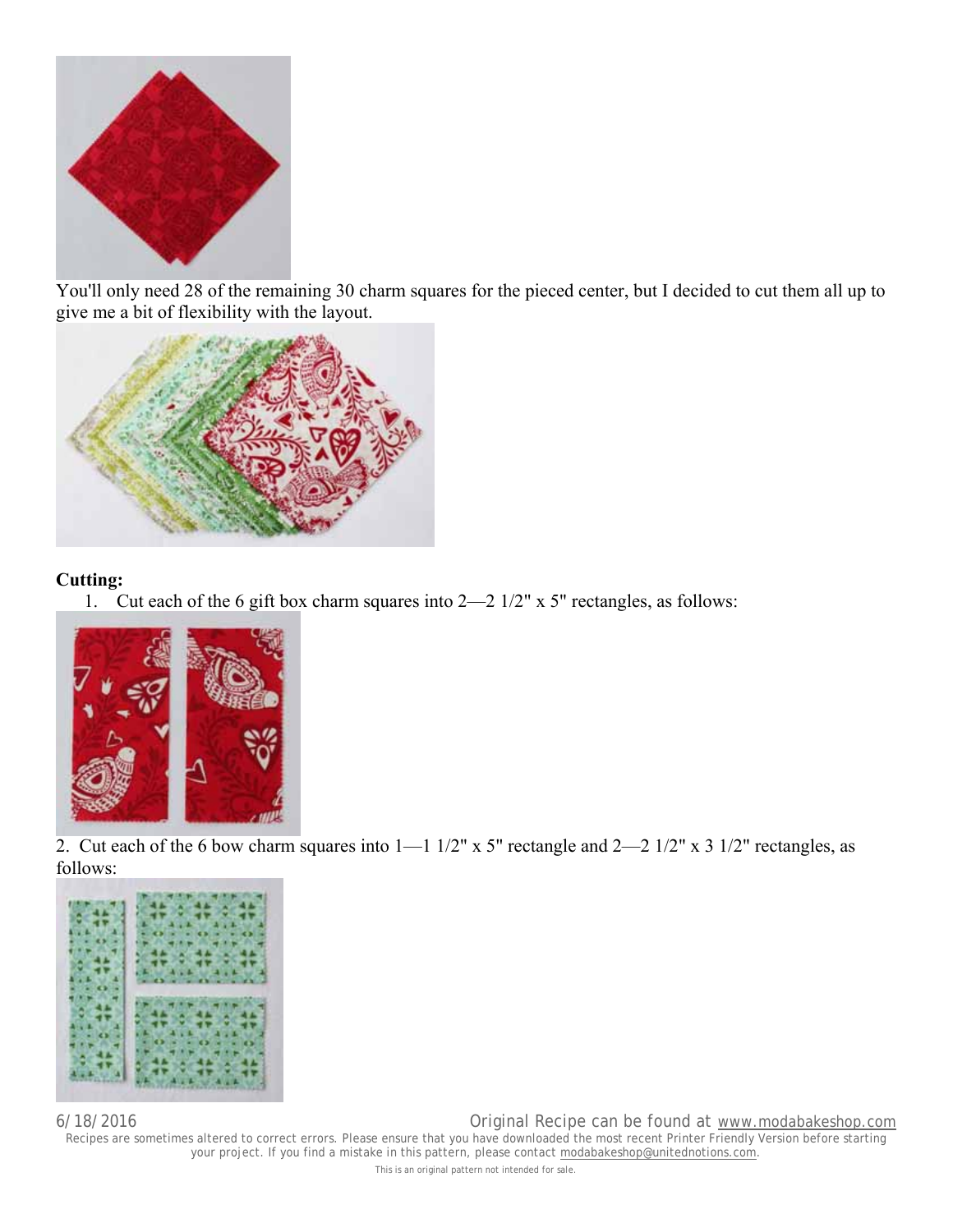3. Cut the 2 charm squares that you've chosen for your cornerstones into 9—1 1/2" x 1 1/2" squares each, for a total of 18—1 1/2" x 1 1/2" squares.



4. Cut each of the remaining 28-30 charm squares into 1—3 1/2" x 3 1/2" square, 2—1 1/2" x 3 1/2" rectangles, and  $1-1$   $1/2$ " x  $1$   $1/2$ " square as follows (please note that there will be leftover rectangles and that the  $1\frac{1}{2}$ " x 1 1/2" squares will not be used in this project unless you choose to use them in place of the red cornerstones cut in step 3 above):



- 5. From the white background fabric, cut:
	- $2-1$   $1/2$ " x  $15$   $1/2$ " strips
	- $6-3$ " x 3" squares
	- $6 3$ " x 3" that should be further cut diagonally to form 12 triangles
	- 12—2" x 4" rectangles



- 6. Finally, from the backing/binding fabric, cut:
	- 1—21" x 48" panel to use as the backing for your table runner
	- 3 strips 2 1/4" by length of fabric for your binding

#### **Gift Box Blocks:**

Paper pieced bow top units: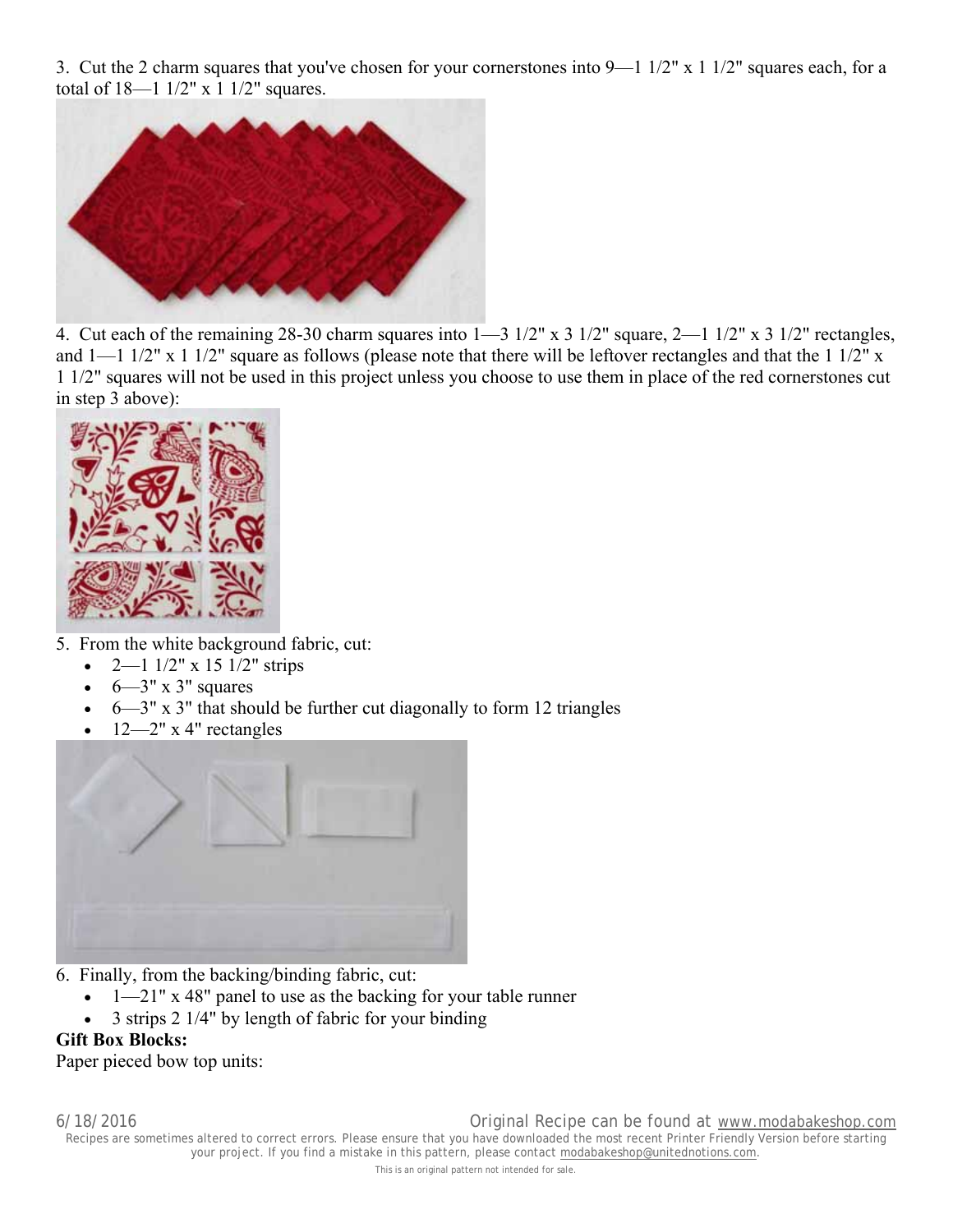I'll run through some basic paper piecing instructions below, but if you're new to paper piecing, you might find it helpful to check out some online video tutorials first—YouTube has several.

Before we get started, here are a few tips for paper piecing:

- 1. When positioning fabric shapes for sewing, it helps to hold the foundation pattern and fabric shapes up to a light source (window, light box, lamp) to check your positioning.
- 2. Shorten your stitch when paper piecing to 18-20 stitches per inch. This helps you to more readily remove the paper from the back of your work when you're finished.
- 3. Foundation papers specifically designed for paper piecing are great to work with and much easier to remove from your finished work. If you don't have access to foundation paper and decide to use regular copy paper, just be very careful when removing it from the back of your work to make sure you don't pull out your stitches.
- 4. Start sewing a couple of stitches before each sewing line and stop a couple of stitches beyond each sewing line.

You'll need 6 copies of my foundation pattern for the bow unit which you can find here. Before you get started, make sure that the foundation pattern measures 2 1/2" x 5 1/2" from outermost line to outermost line. Here's what the bow unit foundation pattern looks like:



For each paper pieced bow top unit, you'll need:

- 2—bow fabric 2 1/2" x 3 1/2" rectangles
- 1—white background fabric 3" x 3" square
- 2—white background fabric 2" x 4" rectangles
- 2—white background fabric triangles (cut diagonally from a 3" x 3" square)

To paper piece each bow top unit:

- 1. Lay your foundation pattern right side down on a flat surface. Position the white background 3" square right side up on the blank side of the paper, making sure that it completely covers section A1 and extends at least 1/4" beyond all sides of section A1. You can pin the 3" square in place if you like.
- 2. Position 1 bow fabric 2 1/2" x 3 1/2" rectangle atop the white 3" with right sides together. The long edge of the bow fabric rectangle should run parallel to the line between sections A1 and A2 and should extend into section A2 by at least 1/4". Position the bow fabric in such a way that when folded over after sewing, it will completely cover section A2 and extend at least 1/4" beyond all edges of the section. Stitch directly on the line between sections A1 and A2.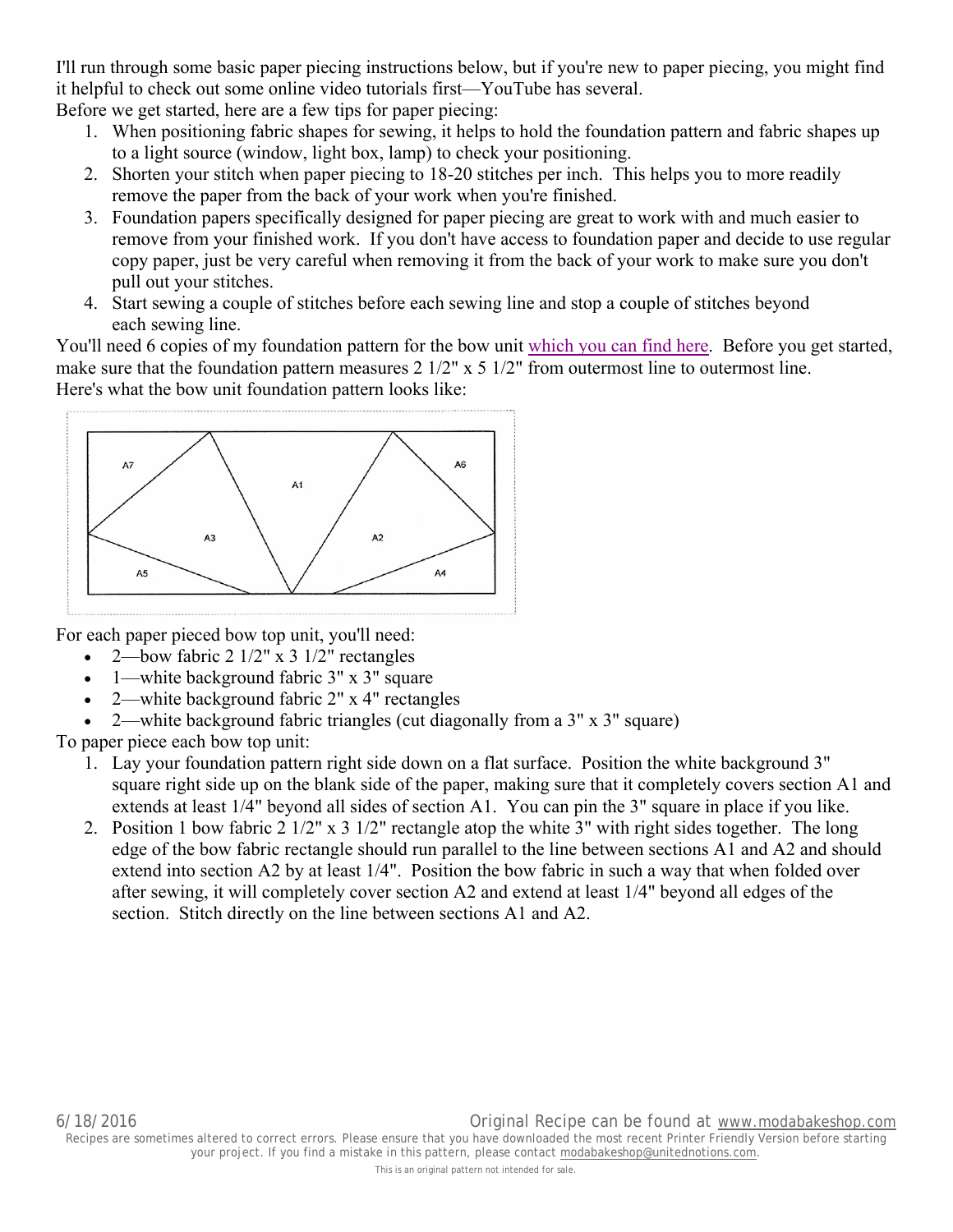

3. Flip your work over and fold back the paper along the seam line.



4. Trip seam allowance to a scant 1/4".



5. Open fabric and press. Before moving on to the next area, make sure that the bow fabric shape covers area A2 completely, including an extra 1/4" on each side.



6. Continue in same manner, covering area A3 with remaining bow fabric 2 1/2" x 3 1/2" rectangle: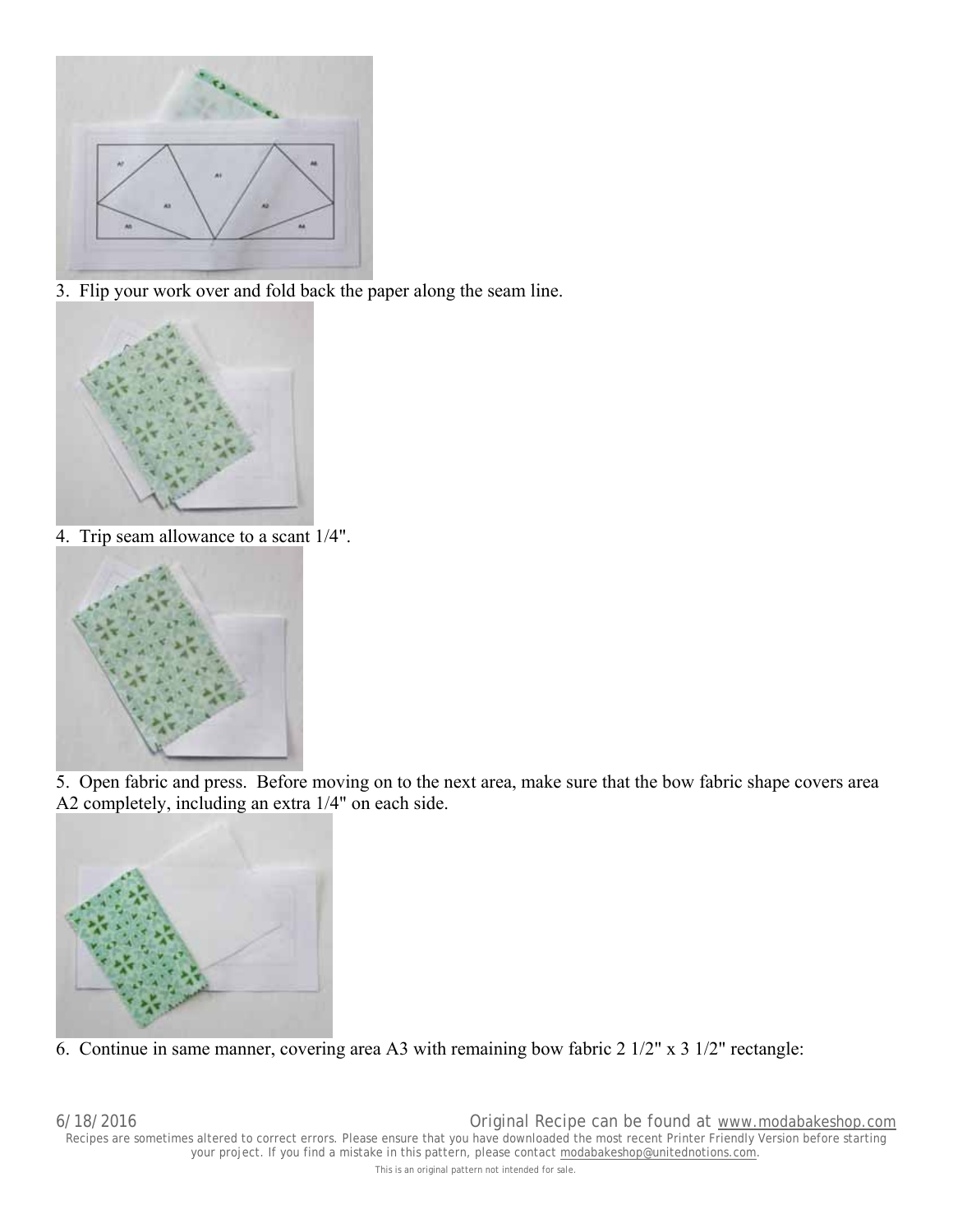

7. Cover area A4 with a white background fabric 2" x 4" rectangle.



8. Cover area A5 with remaining white background fabric 2" x 4" rectangle.



9. Cover area A6 with a white background fabric triangle (diagonally cut from 3" square).



10. Cover area A7 with remaining white background fabric triangle.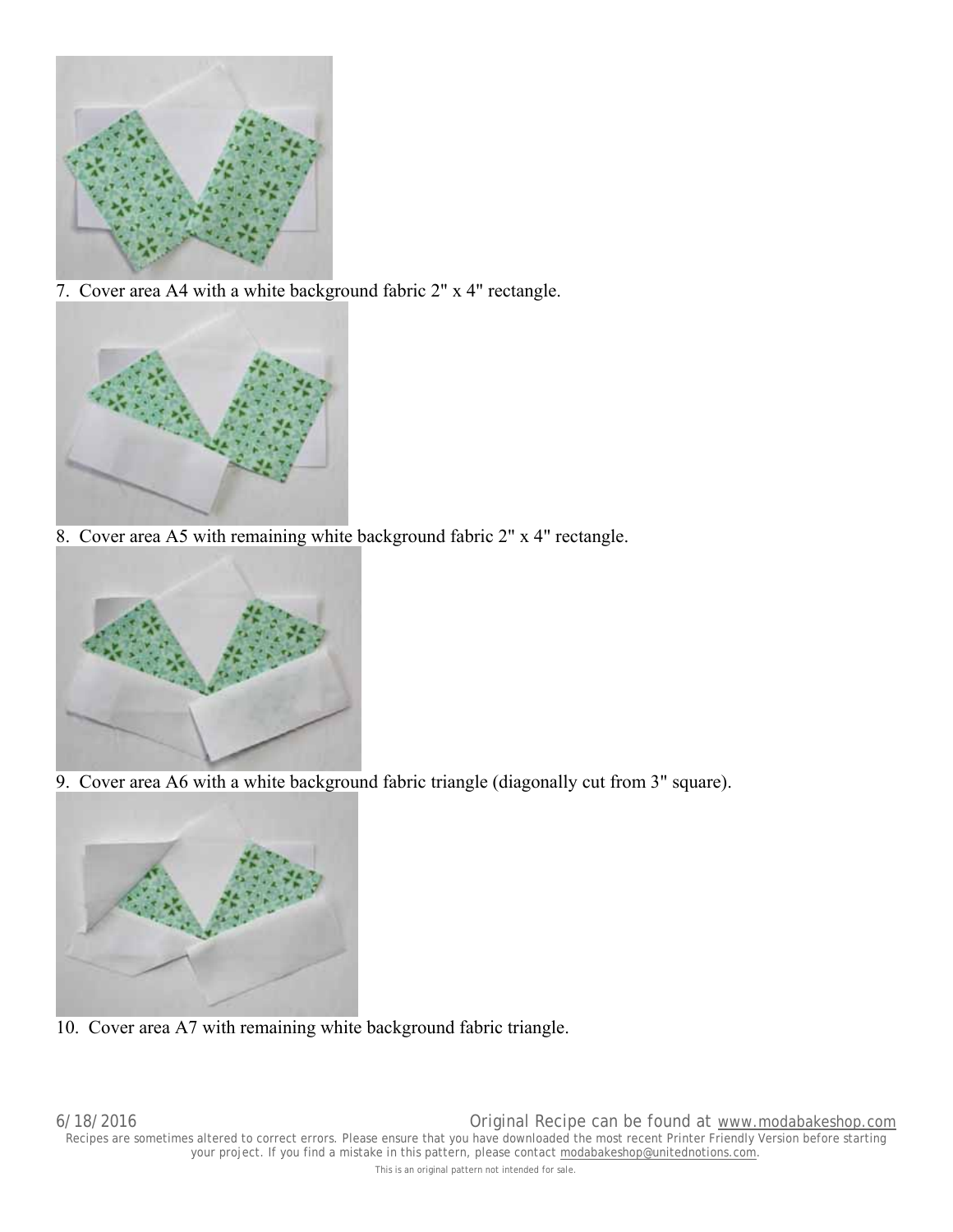

11. Flip work over and trim through all layers carefully along outermost line.



12. Repeat steps 1-11 to make 6 bow top units.

Gift box units:

1. Stitch 1 bow fabric 1 1/2" x 5" rectangle to long side of 1 gift box fabric 2 1/2" x 5" rectangle. Press seam away from gift box fabric.



2. Stitch remaining box fabric 2 1/2" x 5" rectangle to long side of bow fabric 1 1/2" x 5" rectangle. Press away from gift box fabric. The gift box unit should measure 5" x 5 1/2" unfinished. Repeat with the remaining 5 sets of gift box/bow fabrics to make 6 gift box units.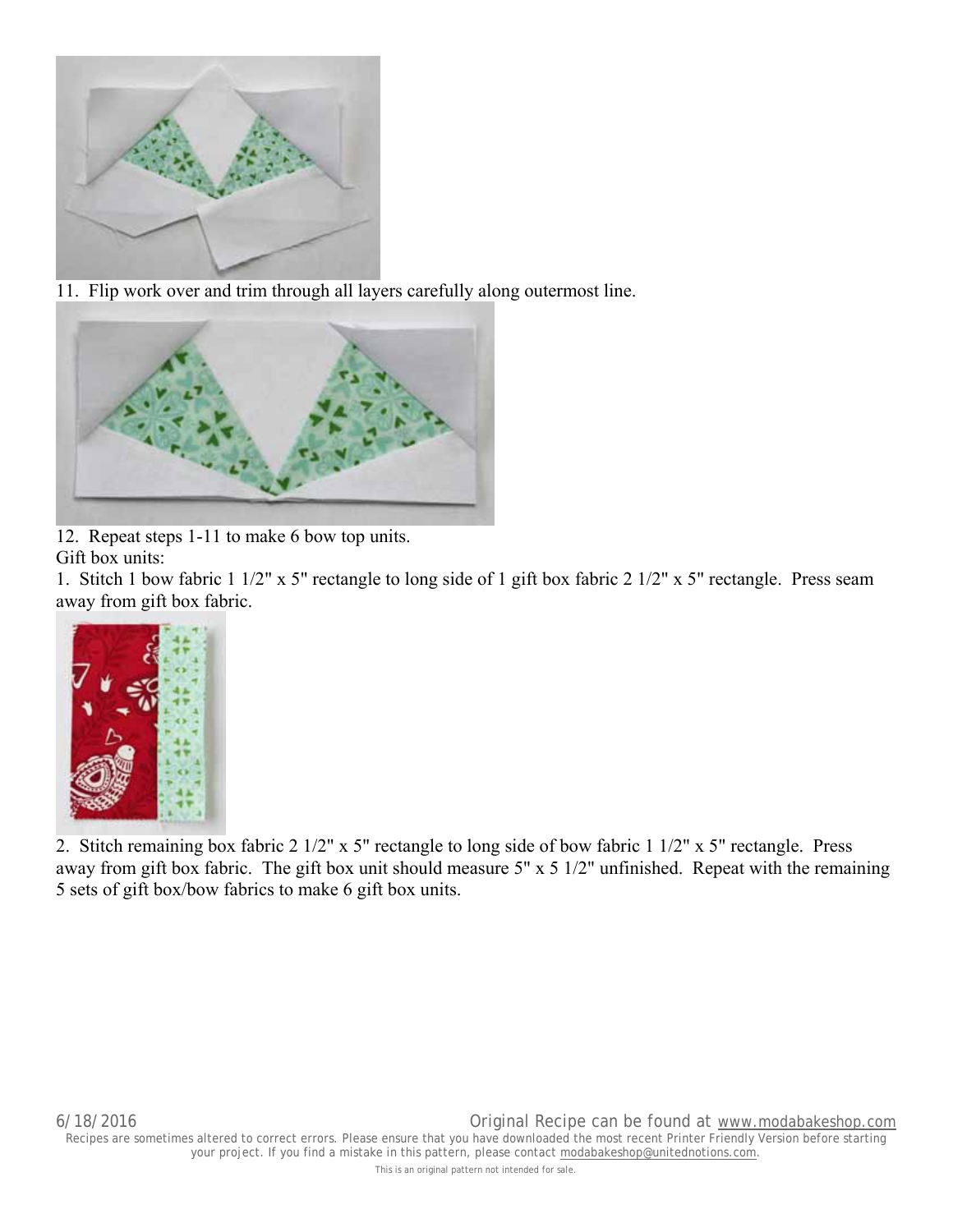

Assemble gift box blocks:

1. Stitch 1 corresponding bow unit to each gift box unit as follows. Press towards the gift box unit and carefully remove the paper from behind the bow unit. The gift box block should measure 5 1/2" x 7" unfinished.



2. Repeat with remaining gift box units and bow units to make 6 gift box blocks total.



**Assemble gift box borders:** For a gift box border, stitch together 3 gift box blocks as follows. Press seams open.



6/18/2016 Original Recipe can be found at www.modabakeshop.com Recipes are sometimes altered to correct errors. Please ensure that you have downloaded the most recent Printer Friendly Version before starting your project. If you find a mistake in this pattern, please contact modabakeshop@unitednotions.com. This is an original pattern not intended for sale.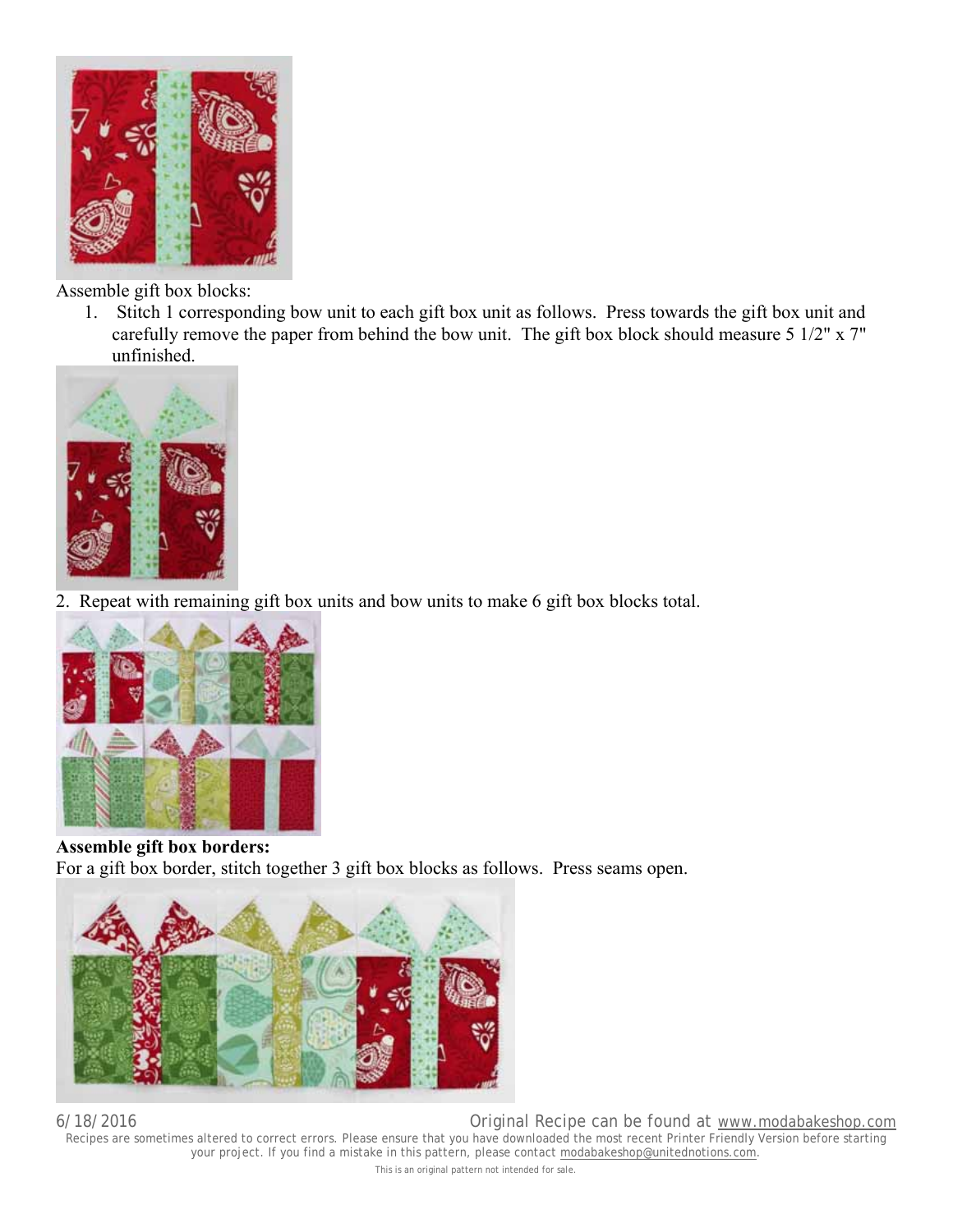Repeat with remaining 3 gift box blocks.



#### **Assemble quilt center:**

Gather 28—3 1/2" x 3 1/2" squares, 45—1 1/2" x 3 1/2" rectangles, and 18—1 1/2" x 1 1/2" cornerstone squares.

You'll be making 7 rows of 4—3 1/2" x 3 1/2" squares alternating with 3—1 1/2" x 3 1/2" rectangles as follows:



The above rows will be separated by 6 rows of 4—1 1/2" x 3 1/2" rectangles alternating with 3—1 1/2" x 1 1/2" cornerstones as follows:



1. Referring to the project photo, take a few minutes (or an afternoon like I did!) to lay out your quilt center on a design wall or flat surface before stitching it. Here's a photo of my quilt center laid out on my design wall prior to stitching:



2. Once you are happy with your layout, first stitch together the 7 rows of 4—3 1/2" x 3 1/2" squares alternating with  $3-11/2$ " x 3  $1/2$ " rectangles. Press seams towards the 3  $1/2$ " squares.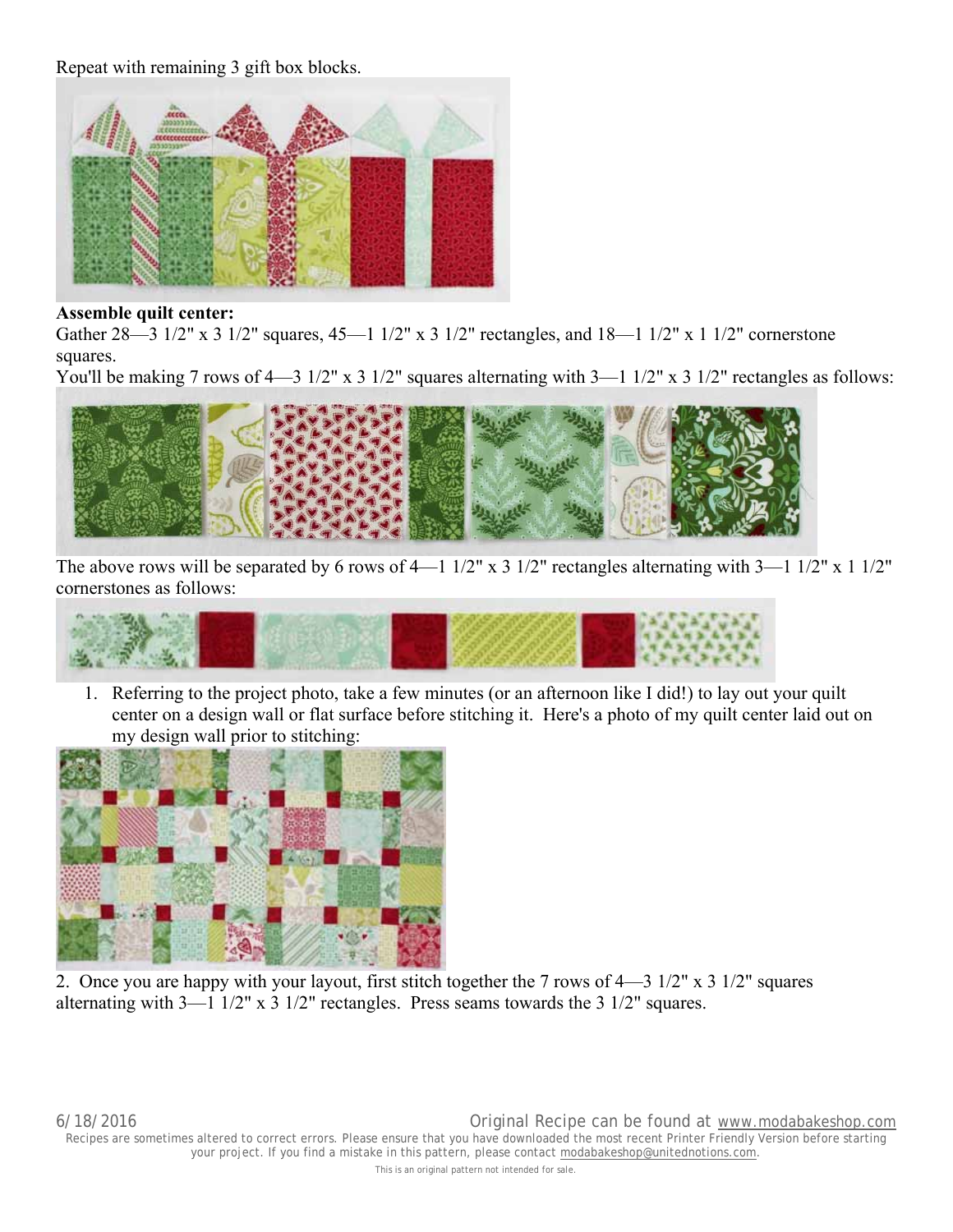

3. Stitch together the 6 rows of 4—1 1/2" x 3 1/2" rectangles alternating with 3—1 1/2" x 1 1/2" cornerstones. Press seams towards the cornerstones.



4. Stitch together above 13 rows, alternating 3 1/2" square rows from step 2 and the cornerstone rows from step 3 as follows. Press seams towards 3 1/2" square rows.



#### **Assemble Quilt:**

1. Stitch 1 white background fabric 1 1/2" x 15 1/2" strip to the top edge (bow side) of each gift block border as follows. Press seam towards white background fabric.



6/18/2016 Original Recipe can be found at www.modabakeshop.com Recipes are sometimes altered to correct errors. Please ensure that you have downloaded the most recent Printer Friendly Version before starting your project. If you find a mistake in this pattern, please contact modabakeshop@unitednotions.com. This is an original pattern not intended for sale.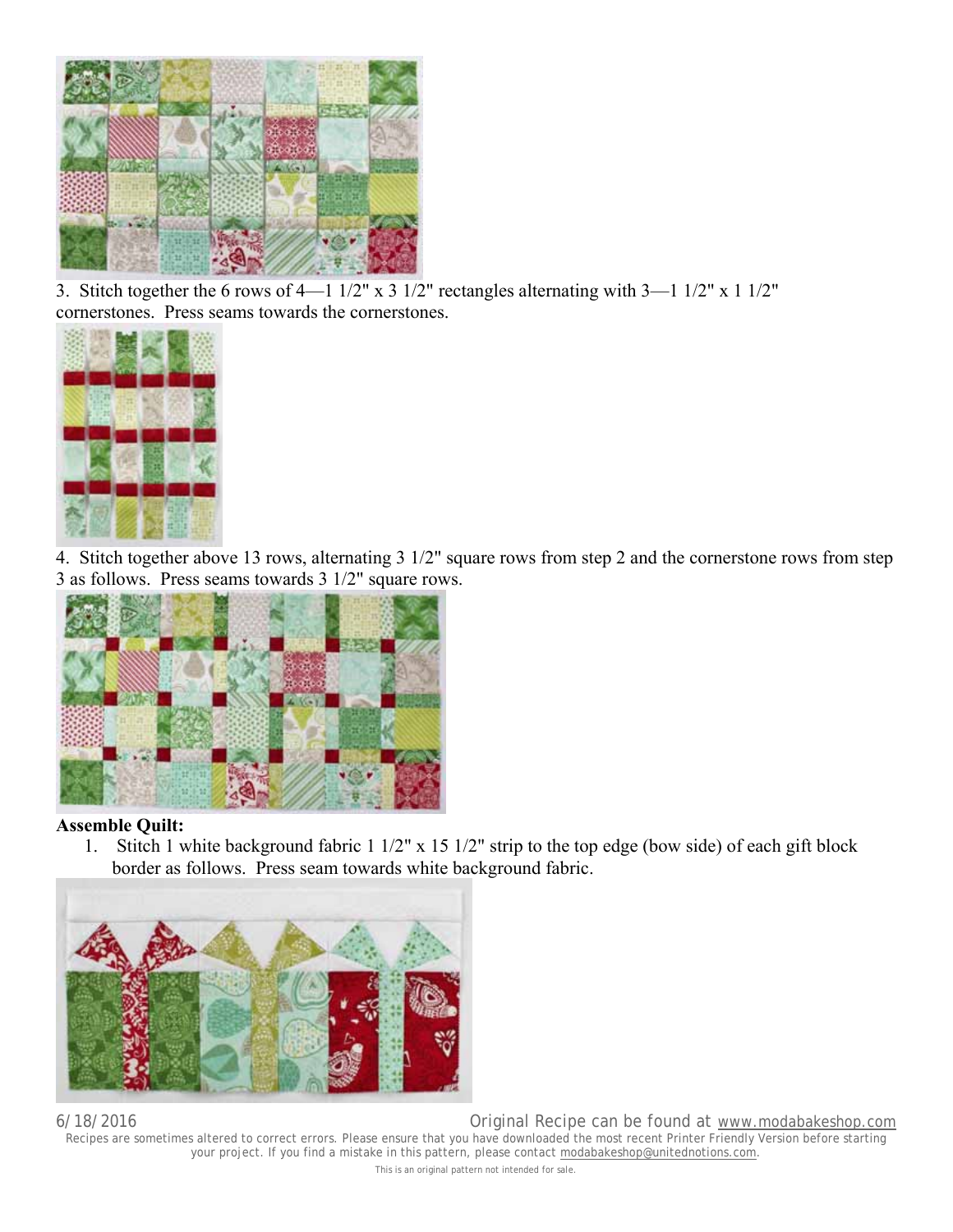2. Repeat with remaining gift box border and white background fabric 1 1/2" x 15 1/2" strip.



3. Stitch 1 gift box border/white background fabric strip unit to each short end of quilt center as follows, pressing seams towards white background fabric strip.



#### **Finish Quilt:**

Layer the quilt top with batting and backing fabric. Baste, quilt as desired, and bind. I machine quilted this quilt by stitching in the ditch along the rows in the pieced center, on either side of the white background strip, and around the bows (including the strip that runs through each gift box).

## Yield:

One cheerful 15" x 42" holiday table runner!



Thanks so much for following along with this tutorial! Check out my blog if you'd like to see the sweet little project that I made with the leftover scraps from *Boxes and Bows*. Happy Quilting!

Jen Daly {jendalyquilts.com}

6/18/2016 Original Recipe can be found at www.modabakeshop.com Recipes are sometimes altered to correct errors. Please ensure that you have downloaded the most recent Printer Friendly Version before starting your project. If you find a mistake in this pattern, please contact modabakeshop@unitednotions.com.